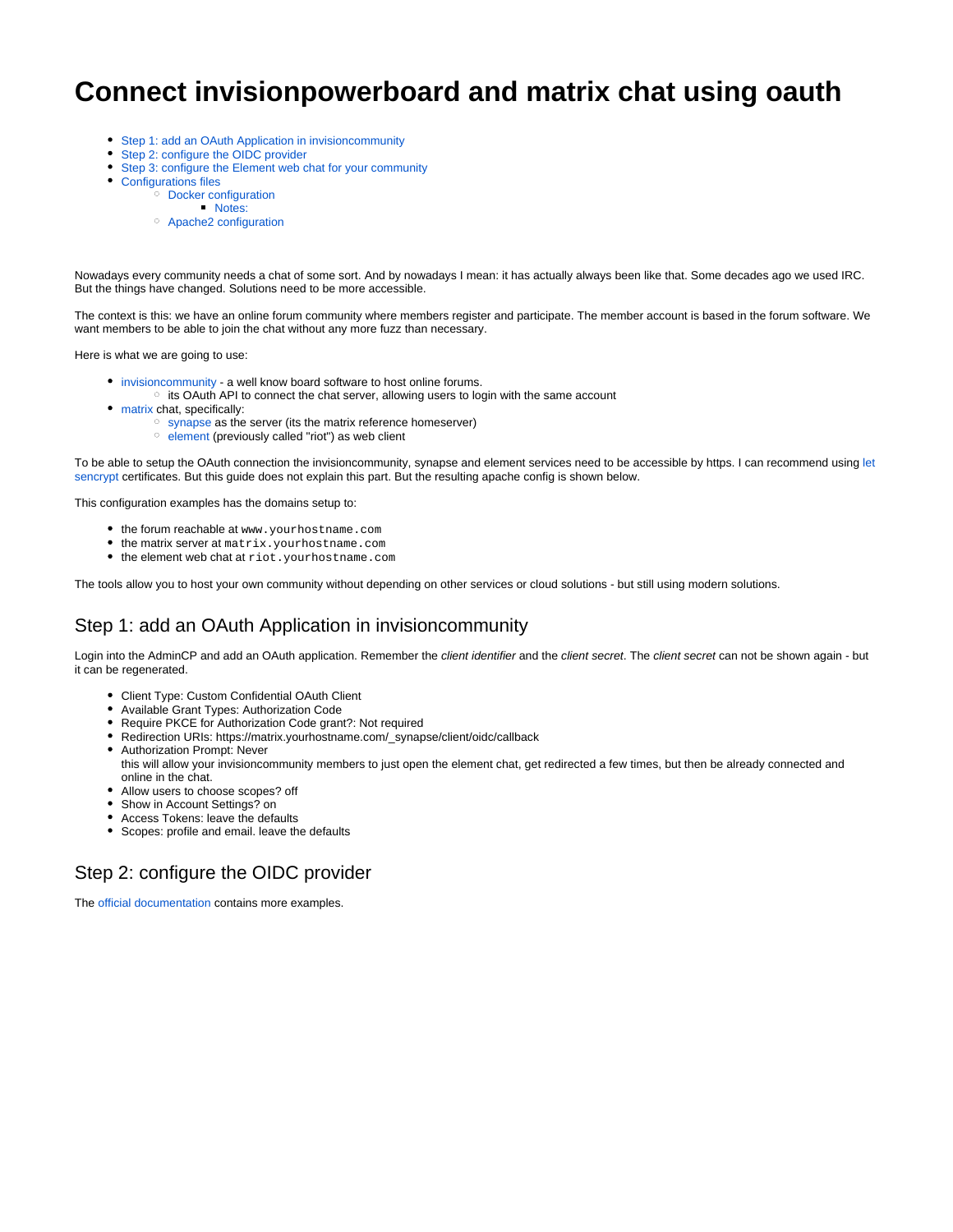#### **homeserver.yaml**

```
oidc_providers:
   - idp_id: yourhostname
     idp_name: "Yourhostname.com Login"
    discover: false
    issuer: "https://www.hostname.com/"
    client_id: "changeme"
    client_secret: "secret_changeme_aswell"
     scopes: ["email", "profile"]
    authorization_endpoint: "https://www.yourhostname.com/oauth/authorize/"
     token_endpoint: "https://www.yourhostname.com/oauth/token/"
    userinfo_endpoint: "https://www.yourhostname.com/api/core/me"
    user_mapping_provider:
       config:
         subject_claim: "name"
         localpart_template: "{{ user.name }}"
       display_name_template: "{{ user.name }}"
         email_template: "{{ user.email }}"
```
Use the client\_id and client\_secret from step 1. Make sure the url's you use are all correct. The authorization\_ token\_ and userinfo\_ endpoints are specific to the invisioncommunity software.

The user\_mapping\_provider configures the chat so the forum username is used as name in the chat.

After you change the homeserver.yaml you need to restart the service.

### <span id="page-1-0"></span>Step 3: configure the Element web chat for your community

Our goal here is to have a simple way for the forum users to use the chat - not hosting a chat solution for anyone interested. So the users are still managed in the invisioncommunity software. So in this configuration we will disable the registration and some other options.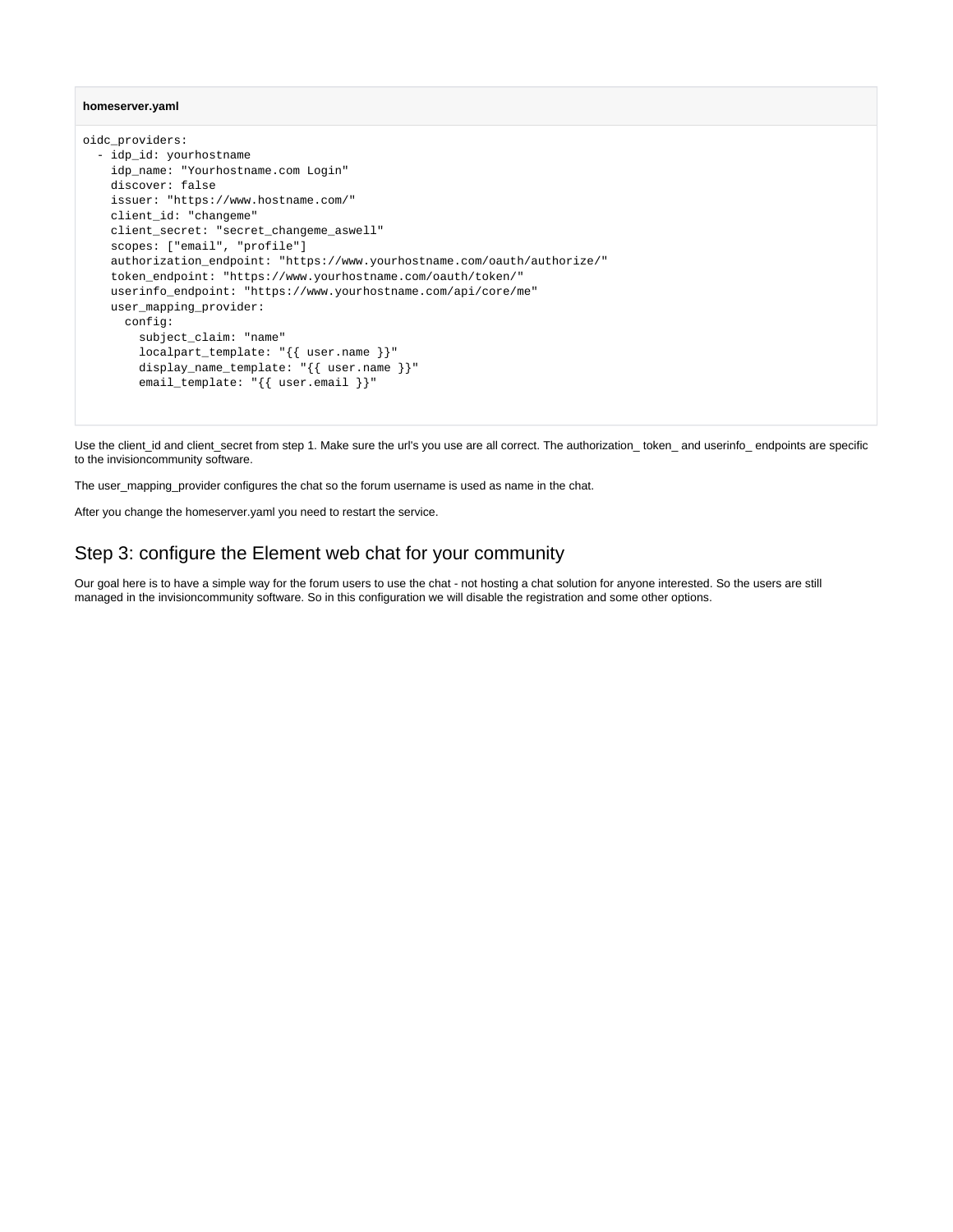**config.json**

```
{
     "default_server_config": {
         "m.homeserver": {
             "base_url": "https://matrix.yourhostname.com",
             "server_name": "matrix.yourhostname"
         }
     },
     "sso_immediate_redirect": true,
     "disable_custom_urls": true,
     "disable_guests": true,
     "disable_login_language_selector": true,
     "disable_3pid_login": true,
     "brand": "riot.yourhostname.com",
     "defaultCountryCode": "DE",
     "showLabsSettings": false,
     "features": {
         "feature_new_spinner": "labs",
         "feature_pinning": "labs",
         "feature_custom_status": "labs",
         "feature_custom_tags": "labs",
         "feature_state_counters": "labs"
     },
     "default_federate": false,
     "default_theme": "light",
     "welcomeUserId": "@riot-bot:matrix.org",
     "enable_presence_by_hs_url": {
         "https://matrix.org": false,
         "https://matrix-client.matrix.org": false,
         "https://matrix.yourhostname.com": true
     },
     "settingDefaults": {
         "breadcrumbs": true,
         "UIFeature.shareSocial": false,
         "UIFeature.registration": false,
         "UIFeature.passwordReset": false,
         "UIFeature.deactivate": false,
         "UIFeature.thirdPartyId": false
     },
     "jitsi": {
         "preferredDomain": "jitsi.riot.im"
     }
}
```
The default welcome screen is disabled, so users will not need to re-login or create an account. Users can't change their password or anything, as these things still happen in the invisioncommunity.

There you go! Chat is on!

## <span id="page-2-0"></span>Configurations files

#### <span id="page-2-1"></span>**Docker configuration**

Docker-compose file: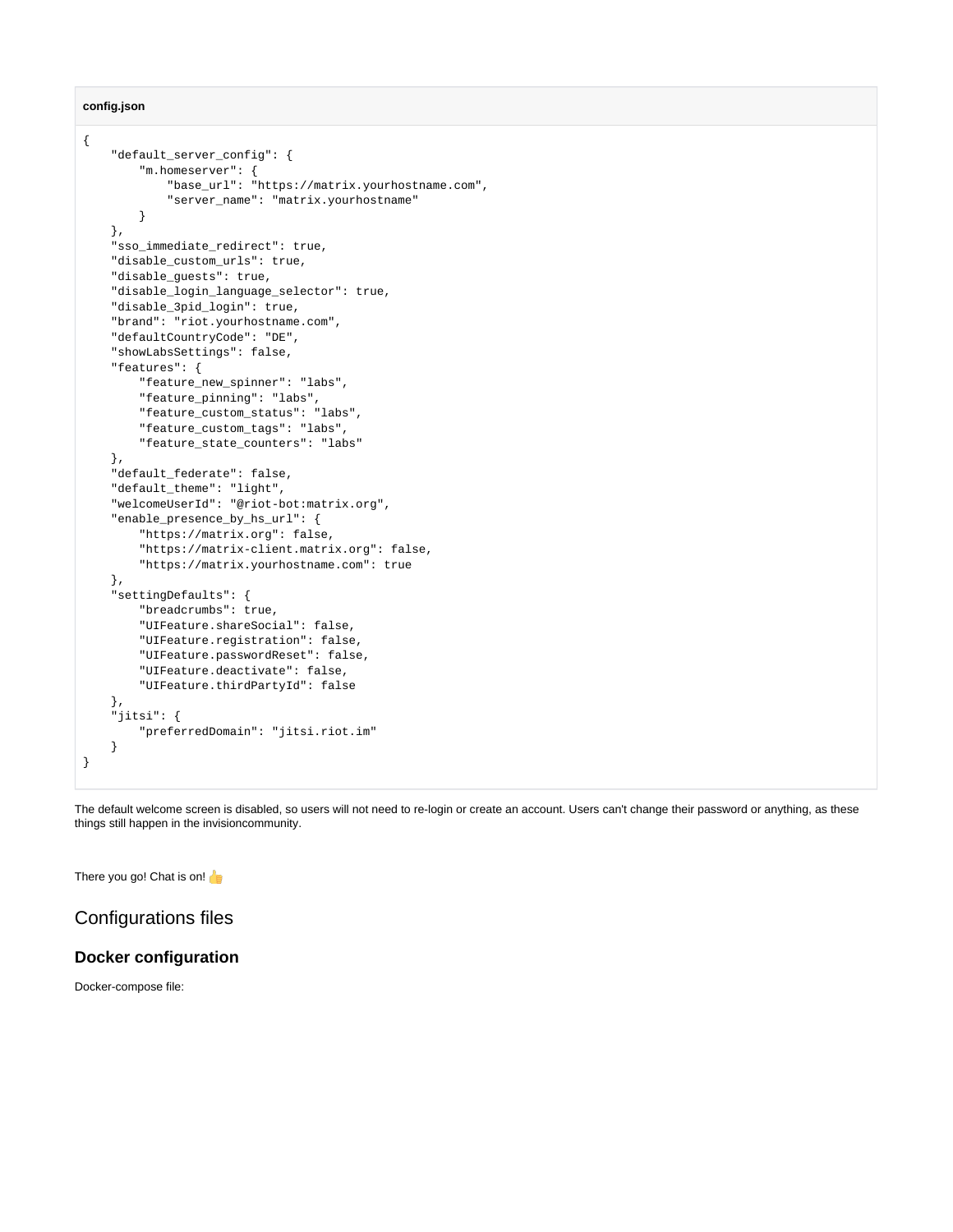```
docker-compose.yaml
```

```
version: '3'
services:
  element:
    image: vectorim/element-web:v1.9.0
    restart: unless-stopped
    volumes:
      - ./element/config.json:/app/config.json
    depends_on:
      - synapse
    ports:
     -28009:80 synapse:
    image: matrixdotorg/synapse:v1.43.0
    restart: unless-stopped
    environment:
      - SYNAPSE_SERVER_NAME=matrix.yourhostname.com
      - SYNAPSE_REPORT_STATS=yes
      - UID=1006
       - GID=1020
    volumes:
       - ./data:/data
    depends_on:
     - db
    ports:
       - 28008:8008
  db:
    image: postgres:14.0
    environment:
      - POSTGRES_USER=synapse
      - POSTGRES_PASSWORD=synapseDBpassword
       - POSTGRES_INITDB_ARGS=--encoding=UTF-8 --lc-collate=C --lc-ctype=C
    volumes:
       - ./pgdata:/var/lib/postgresql/data
```
#### <span id="page-3-0"></span>**Notes:**

- UID and GID are the user and group id of your linux user and group.
- adjust the synapse\_server\_name.
- make sure the exposed ports match the ones in the apache configuration.

### <span id="page-3-1"></span>**Apache2 configuration**

Site-Configuration. Requires SSL, Headers, Proxy.